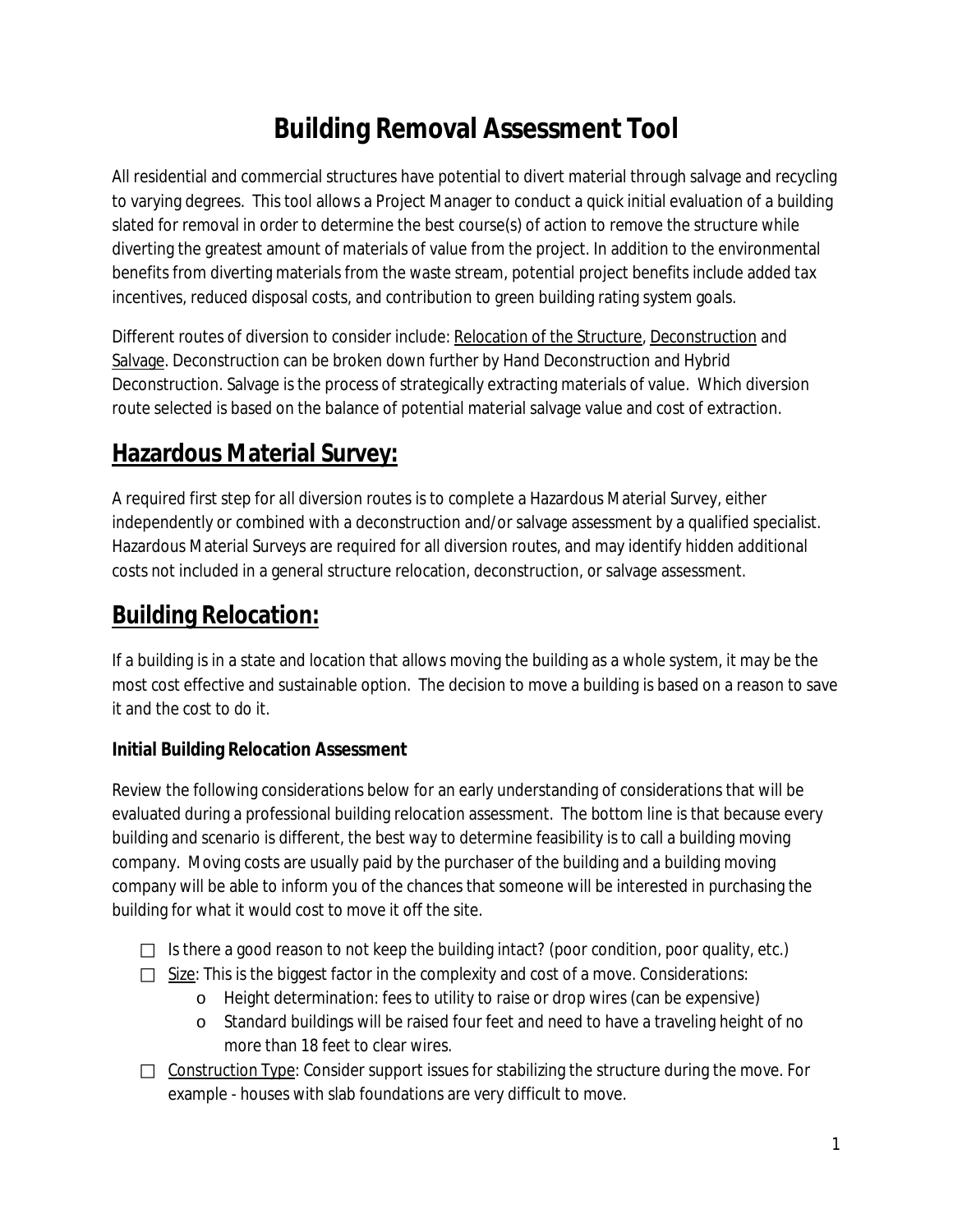- $\Box$  The Move:
	- o Obstacles: road width, hills, overpasses, bridges to cross
	- o Distance: cost and regulations
		- § only allowed to travel five miles on WA State highways
		- § no travel allowed on any interstate in WA
	- o Mode of transportation: water (barge), land
- $\Box$  General Info:
	- o Deal breakers: very few deal breakers to execute a move, expenses are generally the most common reason to consider alternatives
	- o Other expenses to consider: utility dis/reconnections, new foundation
	- o Permits: only construction permits for Owner, moving permits taking care of by Mover

#### **Building Relocation Checklist**

The following are the overarching steps Project Managers will take for Building Relocation projects:

- $\Box$  1<sup>st</sup> step Determine if there is a basic reason why the building should not be moved (condition, quality).
- $\Box$   $2^{nd}$  step Collect more detailed information for evaluation of a move (see above).
- $\Box$  3<sup>rd</sup> step Contact building relocation company for a professional assessment.

### **Deconstruction:**

Deconstruction is the systematic dismantling of part or all of a building. Taking this approach results in much greater diversion of materials for reuse and recycling. In addition to significantly reducing waste, if you donate the salvaged materials to a non-profit, your [tax deduction](http://www.resourceyard.org/mat_donations.php#tax) could potentially offset the cost of removing the building.

#### **Initial Deconstruction Assessment**

This initial assessment can help determine which deconstruction type will be the best fit for your project.

- $\Box$  Hand Deconstruction: Best for projects in good overall condition, with rich material value, and materials that are difficult to access.
- $\Box$  Hybrid Deconstruction: Best for projects and materials in rich to poor condition, where materials have poor to good access. Often used for projects with structural components of value regardless of the value of the surface materials.
- $\Box$  Salvage: Best for projects in poor condition, where non-structural materials have good value with moderate to good access.
- $\Box$  Best Practices:
	- o Consult a Deconstruction Professional to determine the best route for recovering the materials of value from the project
	- o Understand what materials are sought for reuse and recycling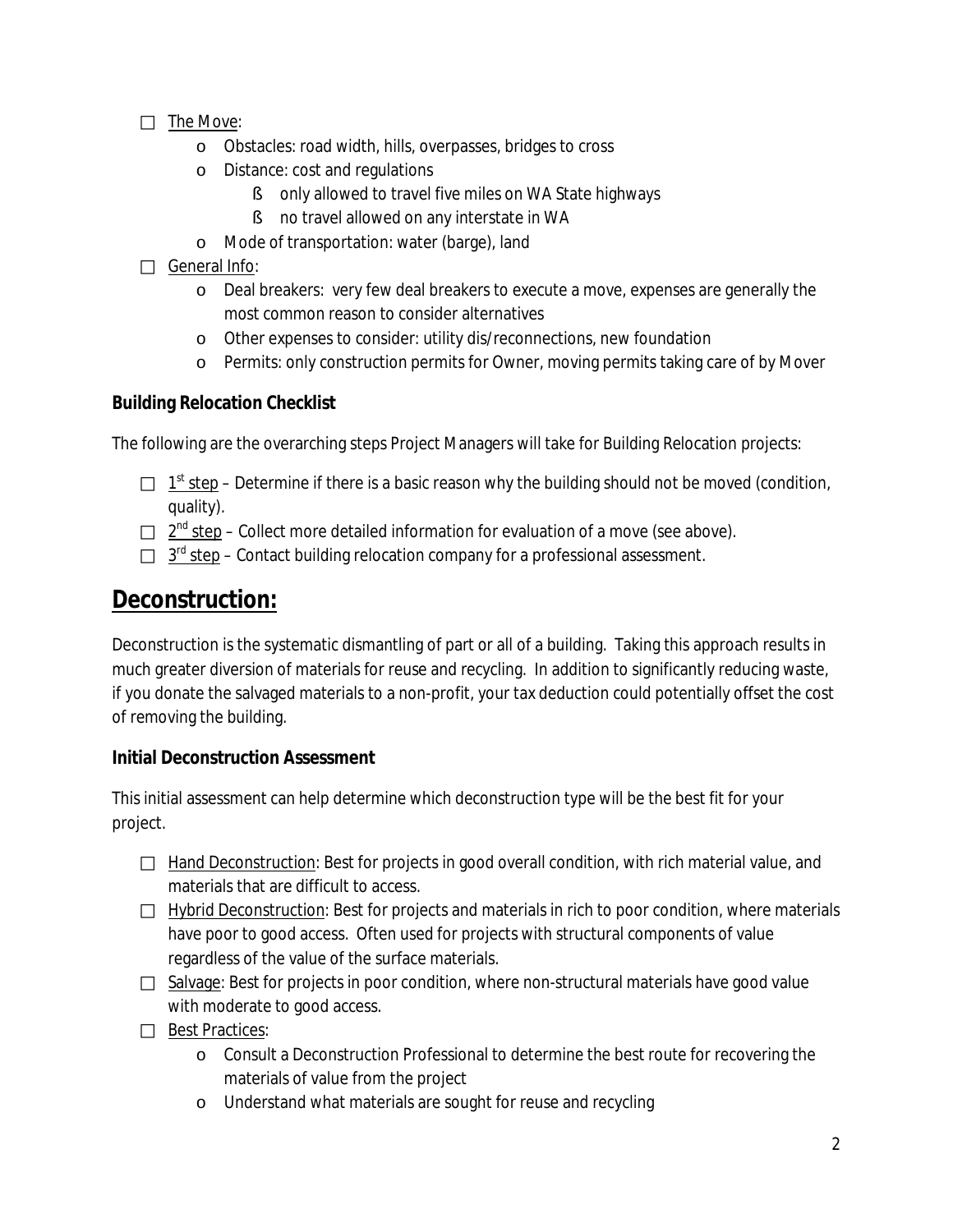#### **Deconstruction Checklist**

The following are the overarching steps Project Managers will take for initial evaluation of deconstruction projects:

- $\Box$  1<sup>st</sup> step Get asbestos and lead surveys done as part of a Hazardous Materials Assessment.
- $\Box$   $2^{nd}$  step Evaluate site access: Is it possible to get a tracked machine or roll-off cans close to the structure?
	- o If yes, continue with this checklist.
	- o If not, then hand deconstruction may be the only option.
- $\Box$  3<sup>rd</sup> step Assess building's overall condition:
	- o Has the building been vacant over two years? Look for excessive mold, pests, transients, roof damage and water damage – these compromise material value.
	- o Was the building recently lived in and or kept in good condition? Look for projects that are rich in material finishes or rich in structural components – both are good.
- $\Box$  4<sup>th</sup> step Assess value of potential salvage material This information will be collected during a professional deconstruction assessment, and can be a simple list with the condition and type of doors, windows, cabinetry, lighting, flooring, siding, fixtures, HVAC, appliances, stone/brick/pavers and hardware.
	- o Was the building built prior to the late-70's (asbestos and lead may be a concern)?
	- o Is the building full of garbage, rodent infested, or have major mold blooms?
	- o Does the building have plaster, drywall, or paneling?
	- o Insulation type: batts, rigid, blown-in or sprayed?
	- o Does the building have any large dimensional lumber?
	- o Look in an unfinished closet or garage, are the walls plywood or pressboard?
	- o Is the building in a geologically sensitive area or have limited access by heavy machinery?
	- o Are the interior doors hollow or solid?
	- o Are there any hardwood floors? What condition? Are the pieces long or short?
	- o Are the cabinets solid wood? Do they have backs on them? Are they in good condition?
	- o Are there any furnishing, cabinets, shelves, etc. which are in good condition?
	- o Are the windows insulated aluminum, wood, vinyl or clad?
	- o Are the fixtures and lighting of marketable quality?
	- o Is the roof metal, wood or asphalt?
	- o Is the siding metal, wood?

### **Salvage (and Recycling):**

Salvage is the process of strategically removing materials of value from a structure. Buildings of poor quality or condition may still contain materials of value which should be salvaged whenever possible. This is best used on jobs where time for removal is limited or the quality of material is so low that deconstruction is not cost effective.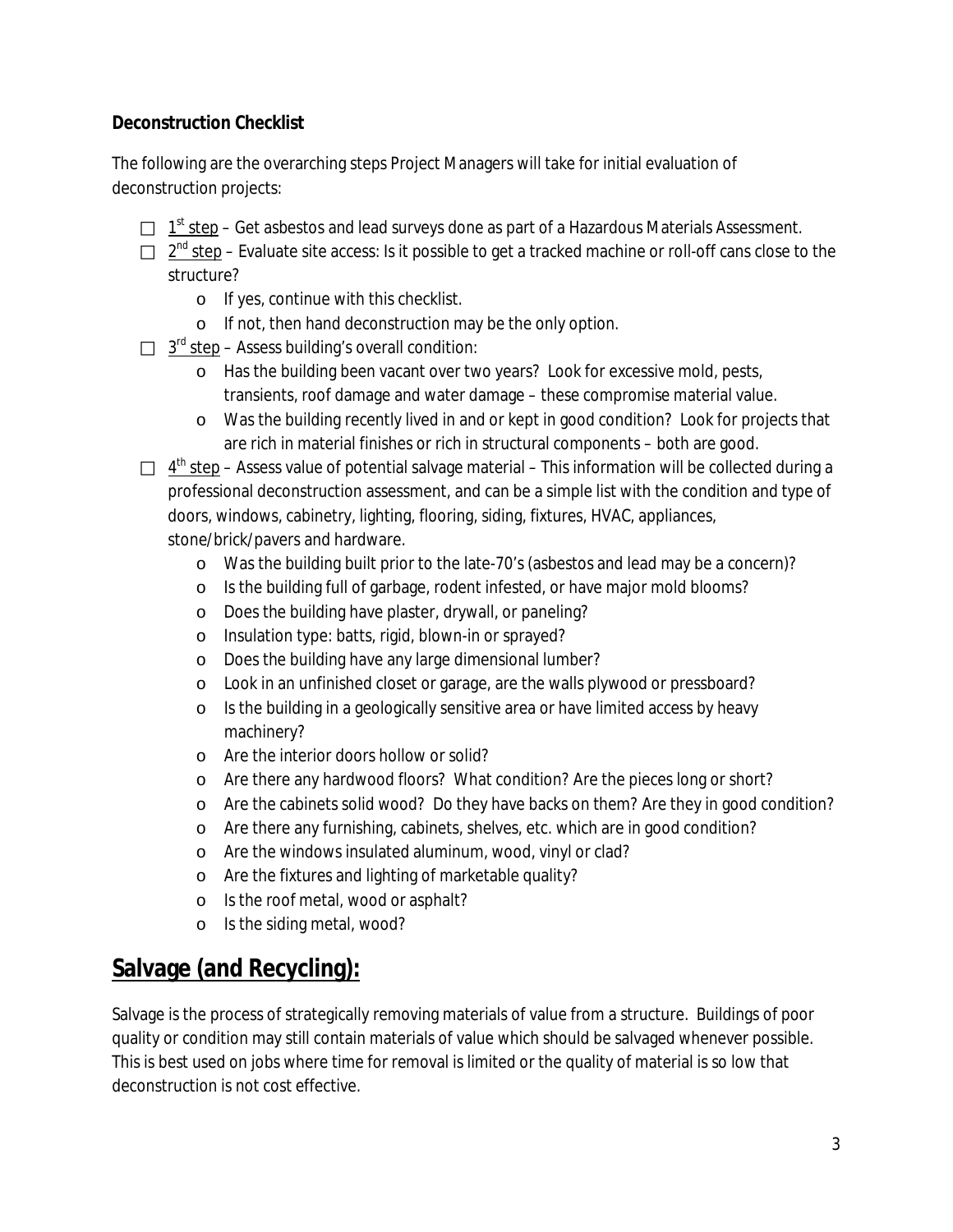Once the materials of value have been removed, every effort should be made to recycle the remaining materials. A large percentage of non-salvageable building materials can be diverted from a landfill and processed back into raw material streams. Through waste diversion, a project can aid in the continued development of the recycled material industry. For more information and guidance on waste diversion and minimization practices, see King County's C&D Recycling program.

### **Resources:**

#### **Building Relocation Companies**

Nickel Brothers 206-347-0570 Washington@nickelbrosusa.com www.nickelbros.com

DB Davis 425-357-9989 www.dbdavisllc.com dbdavishousemoving@comcast.net

#### **Salvage and Deconstruction Companies**

Dedicated Deconstruction LLC (also provides hazardous materials assessments) 206-853-7451 www.dedicateddeconstruction.com

RE-USE Consulting 360-201-6977 www.reuseconsulting.com

Earthwise, Inc. 206-624-4510 www.earthwise-salvage.com

Second Use Building Materials 206-763-6929 [www.seconduse.com](http://www.seconduse.com/)

The RE Store 206-832-9818 [www.re-store.org](http://www.re-store.org/)

Rhine Demolition 800-963-8270 www.rhinedemolition.com

#### **King County Contact**

Kinley Deller C&D Recycling and Deconstruction Specialist King County GreenTools 206-296-4434 Kinley.Deller@kingcounty.gov

#### **Web Resources:**

- □ www.nbsnonline.org: Northwest Building Salvage Network
- $\Box$  For information on deconstruction, including county resources on specifications, building material exchange and database, case studies, and contact information for recyclers, salvage,